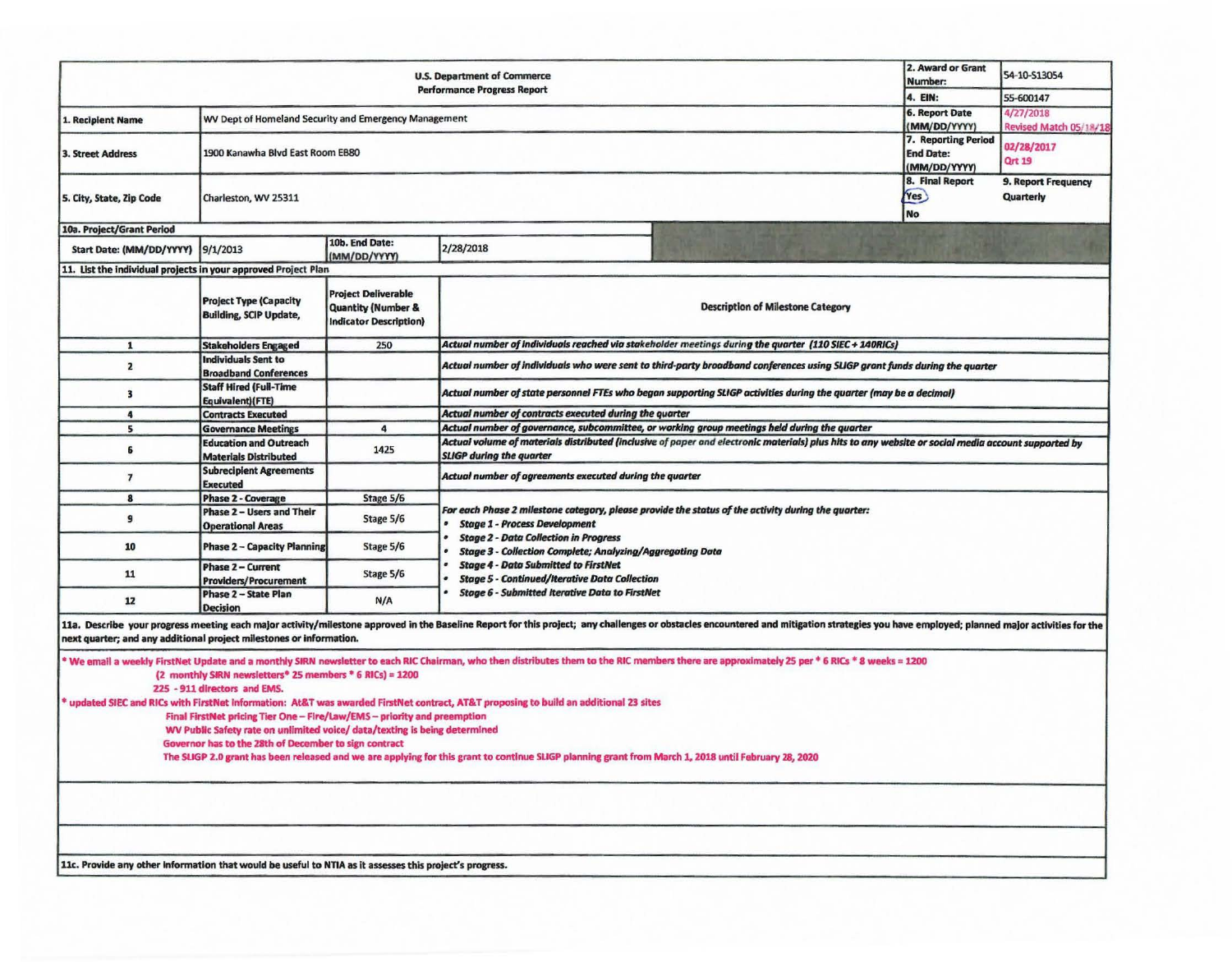11d. Describe any success stories or best practices you have identified. Please be as specific as possible.

12. Personnel

12a. If the project is not fully staffed, describe how any lack of staffing may impact the project's time line and when the project will be fully staffed.

| <b>Job Title</b>                                                             | FTE% | <b>Project (s) Assigned</b>                                                                                                                              | Change |
|------------------------------------------------------------------------------|------|----------------------------------------------------------------------------------------------------------------------------------------------------------|--------|
| <b>ISWIC</b><br><b>GE McCabe</b>                                             | 90%  | Supervising and supporting activities related to technical considerations, outreach, education, phase 2 planning, staff activities, reporting            |        |
| <b>Technical Support Advisor</b><br><b>Mark Smith</b><br><b>Patick McGue</b> | 40%  | Provide technical support to the Broadband Committee, SPOC and SWIC. Administering and monitoring the Broadband traffic on the SIRN Broadband<br>Network |        |
| <b>GIS Analyst</b>                                                           |      |                                                                                                                                                          |        |
| <b>Project Manager</b><br>Lisa Paxton                                        | 100% | Oversee grant administrative support, outreach, assist with phase 2 planning, plan meetings and conferences                                              |        |
| <b>Project Manager Tommy</b><br>Dingess                                      | 5%   | Oversee grant administrative support                                                                                                                     |        |
| <b>Data Collection Support</b><br><b>Fred Mixer</b>                          | 100% | Assist with FirstNet Data Collection efforts                                                                                                             |        |
|                                                                              |      |                                                                                                                                                          |        |

13. Subcontracts (Vendors and/or Subrecipients)

13a. Subcontracts Table - Include all subcontractors. The totals from this table must equal the "Subcontracts Total" in Question 14f.

| Name              | <b>Subcontract Purpose</b>              | <b>Type</b><br>(Vendor/Subrec.) | RFP/RFQ issued (Y/N) | Contract<br><b>Executed</b><br>(Y/N) | <b>Start Date</b> | <b>End Date</b> | <b>Total Federal Funds</b><br>Allocated | <b>Total Matching Funds</b><br><b>Allocated</b> |
|-------------------|-----------------------------------------|---------------------------------|----------------------|--------------------------------------|-------------------|-----------------|-----------------------------------------|-------------------------------------------------|
|                   | <b>Legal Services</b>                   | <b>IVendor</b>                  |                      | N                                    |                   | 9/30/2016       | \$22,500.00                             | \$0.00                                          |
| Lisa Paxton       | <b>Program Manager</b>                  | Vendor                          |                      |                                      |                   | 9/30/2016       | \$25,200.00                             | \$0.00                                          |
|                   | Support Assistant                       | <i><u><b>Vendor</b></u></i>     |                      | N                                    |                   | 9/30/2016       | \$100,000.00                            | \$0.00                                          |
| <b>Fred Mixer</b> | <b>FirstNet Data Collection Support</b> | Vendor                          |                      |                                      | 10/21/2015        | 1/8/2016        | \$42,000.00                             | \$0.00                                          |
|                   | <b>Broadband SME</b>                    | <b>Vendor</b>                   |                      | N                                    |                   | 9/30/2016       | \$136,500.00                            | \$0.00                                          |

## 13b. Describe any challenges

encountered with vendors

and/or subrecipients.

**Qrt 19** 

01/01/2018 - 02/28/2018

## Amended Budget as of 08/14/2017

## 14. Budget Worksheet

Columns 2, 3 and 4 must match your current project budget for the entire award, which is the SF-424A on file.

Only list matching funds that the Department of Commerce has already approved.

| <b>Project Budget Element (1)</b> | <b>Federal Funds Awarded (2)</b> | <b>Approved Matching</b><br>Funds (3) | <b>Total Budget (4)</b> | Federal Funds Expended   Approved Matching   Total funds Expended | <b>Funds Expended (6)</b> |              | Adjusted<br>Match |
|-----------------------------------|----------------------------------|---------------------------------------|-------------------------|-------------------------------------------------------------------|---------------------------|--------------|-------------------|
| a. Personnel Salaries             | \$435,000                        | \$120,000                             | \$555,000               | \$322,726.68                                                      | \$119,857.00              | \$442,583.68 |                   |
| b. Personnel Fringe Benefits      | \$130,500                        |                                       | \$130,500               | \$77,366.18                                                       | \$0.00                    | \$77,366.18  |                   |
| c. Travel                         | \$60,000                         | \$17,974                              | \$77,974                | \$34,340.44                                                       | \$17,974.00               | \$52,314.44  | $-1808$           |